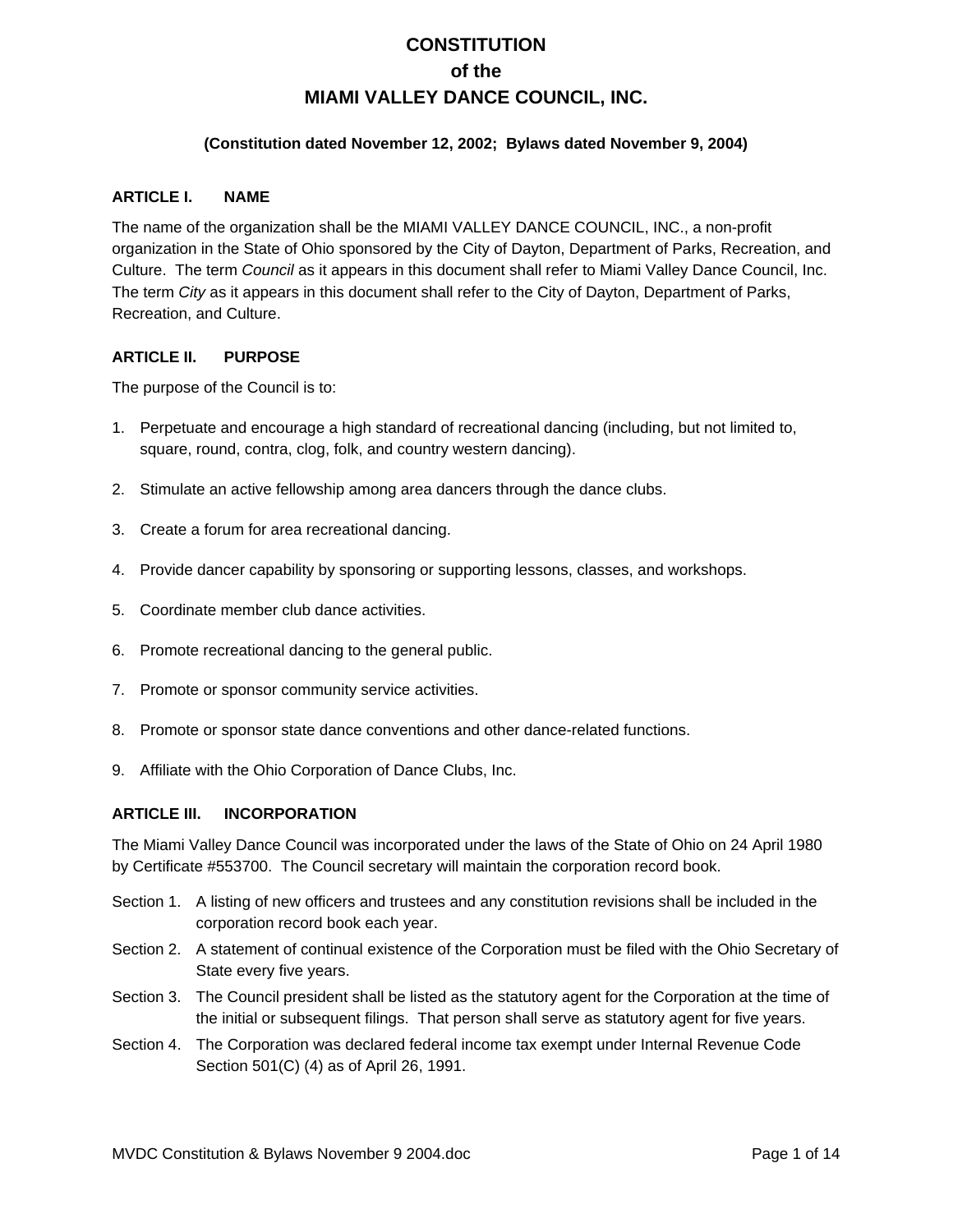# **CONSTITUTION of the MIAMI VALLEY DANCE COUNCIL, INC.**

## **(Constitution dated November 12, 2002; Bylaws dated November 9, 2004)**

### **ARTICLE IV. OPERATION**

Council members as a corporate body shall determine policies of the Miami Valley Dance Council, Inc. The trustees shall oversee operation of the Council. Elected and appointed officers shall assure efficient and effective operation and management.

## **ARTICLE V. MEMBERSHIP**

Council members are clubs that have been voted into membership. Membership is available to any Miami Valley area club that adheres to the purpose stated in ARTICLE II. A written request for membership submitted to the president of the Council shall include the following:

- 1. Club Name
- 2. Type of recreational dance club
- 3. Where and when the club dances
- 4. Club officers
- 5. Proposed club representative to Council
- 6. Reasons for joining
- 7. Agreement to uphold the constitution/bylaws of this Council
- 8. Copy of club's constitution and bylaws or operating procedures

## **ARTICLE VI. OFFICERS**

The elected officers of the Council shall be the trustees, the president, the vice president, the secretary and the treasurer. The appointed officers shall be representatives to the Ohio Corporation of Dance Clubs, Inc.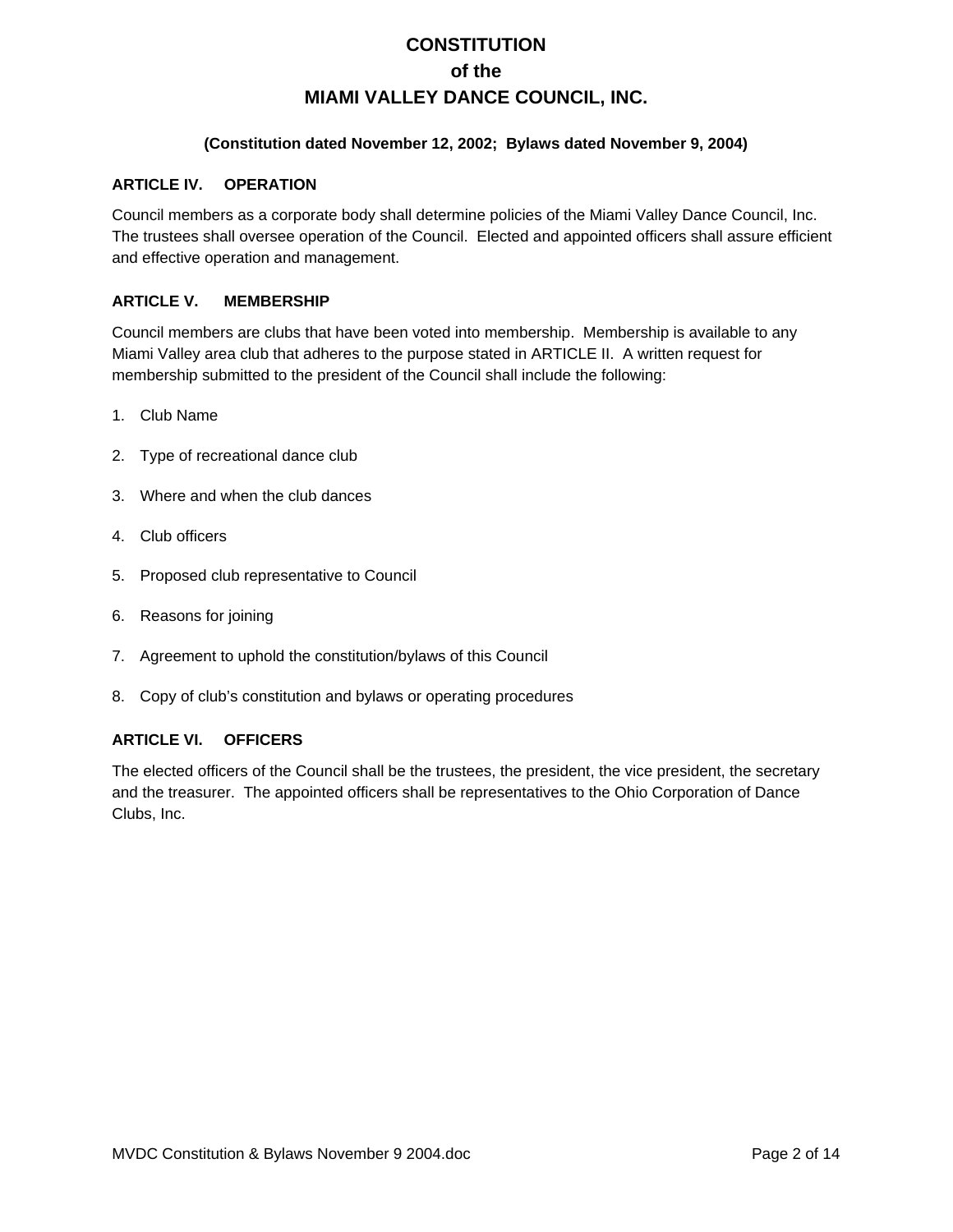# **CONSTITUTION of the MIAMI VALLEY DANCE COUNCIL, INC.**

### **(Constitution dated November 12, 2002; Bylaws dated November 9, 2004)**

### **ARTICLE VII. MEETINGS**

- Section 1. The regular business meetings of the Council shall be held on the second Tuesday in the odd-numbered months.
	- A. Two-thirds of the eligible voters of the Council (see Bylaws, Article III, Section 1) shall constitute a quorum.
	- B. *Robert's Rules of Order* shall be used as a guideline.
- Section 2. Special meetings may be called at the discretion of the president. The calling of a meeting is mandatory if requested by at least five club representatives. The purpose of a special meeting must be stated and no other business may be transacted at that meeting. If a vote is to be taken at a special meeting, it must be announced in advance of the meeting. A quorum must be present to take a vote.
- Section 3. To facilitate an orderly transition, an executive board organizational meeting shall be held prior to January 1. The purpose of this meeting is for current and newly elected officers to exchange office information and records.

## **ARTICLE VIII. DISSOLUTION**

The Council may be dissolved at any regular Council meeting or special Council meeting by a two-thirds vote of the eligible voters present and voting at that meeting. A quorum must be present to take a vote. (See Constitution, Article VII, Section 1.A.) Any Council assets will be distributed according to the direction of the Council members. Such will be done by two-thirds vote of the eligible voters present and voting. (See Bylaws, Article III, Section 1.)

## **ARTICLE IX. AMENDMENTS**

This constitution can be amended at any regular Council meeting by a two-thirds vote of the eligible voters present and voting at the meeting. (See Bylaws, Article III, Section 1.) Amendments must be submitted in writing and read to all club representatives at least one meeting prior to voting. This constitution shall be reviewed every five years.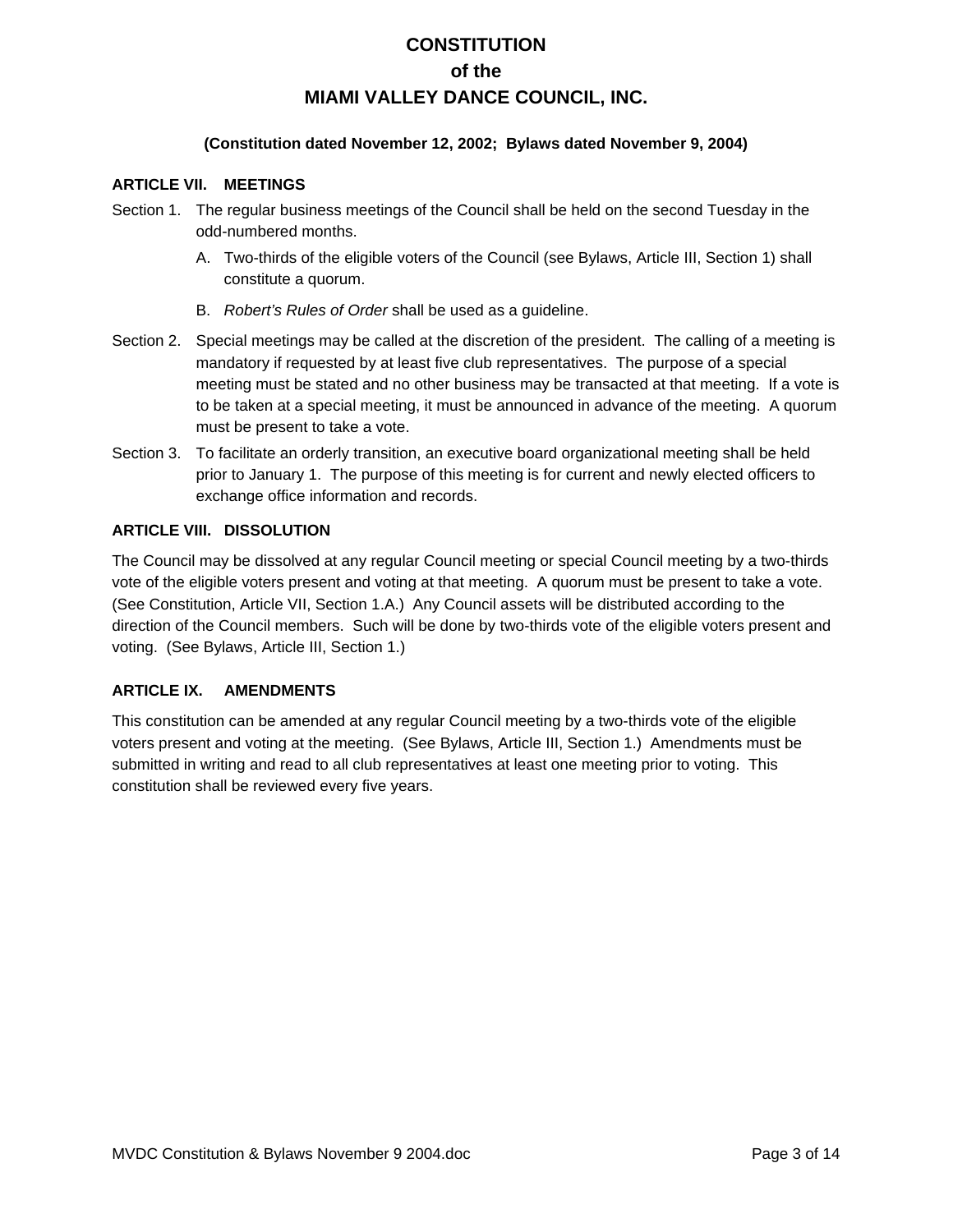This page intentionally left blank.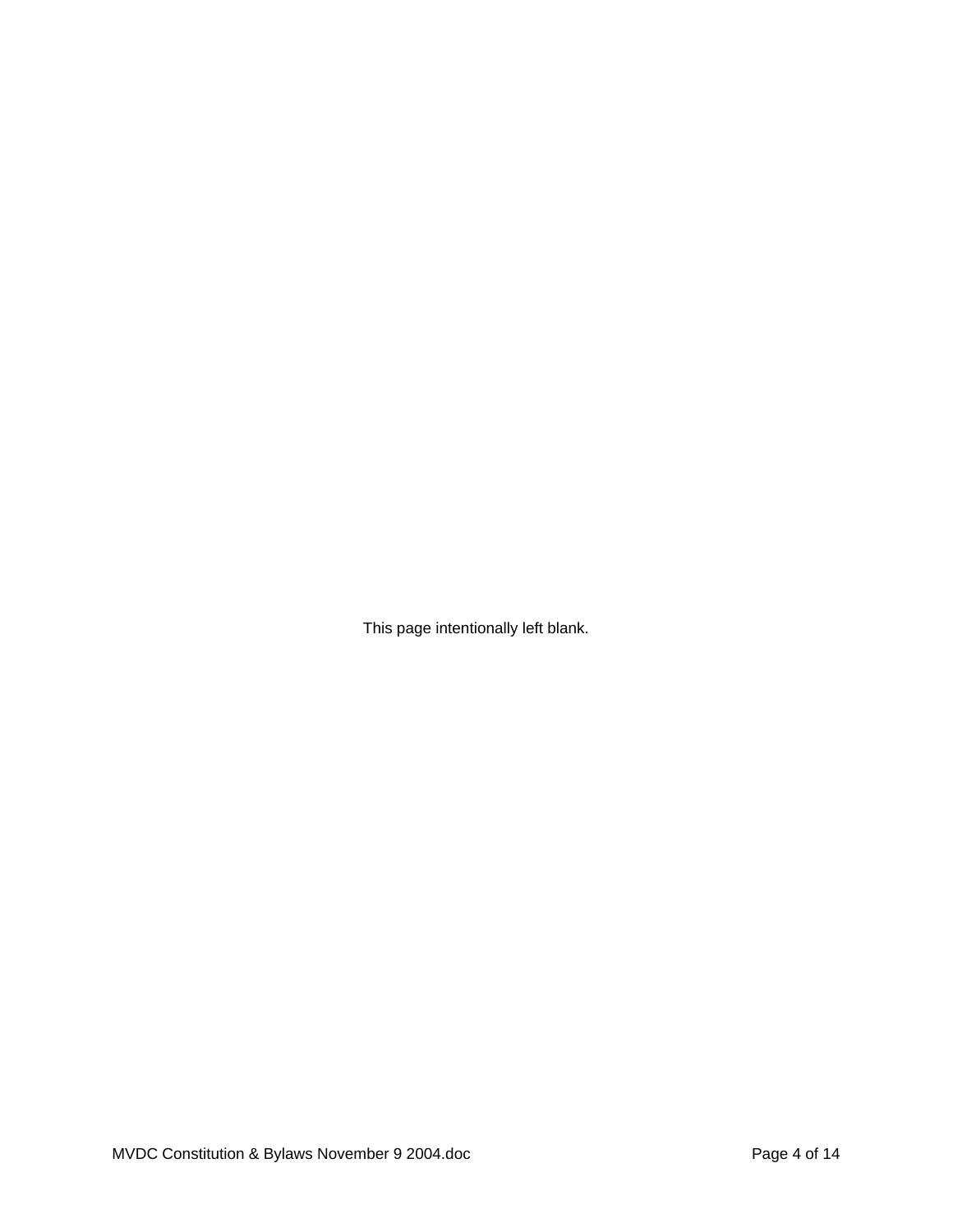#### **(Constitution dated November 12, 2002; Bylaws dated November 9, 2004)**

### **ARTICLE I. DUTIES OF THE OFFICERS**

- Section 1. Trustees (Four)
	- A. Oversee operation of the Council
	- B. Provide future planning recommendations to the Council.
	- C. Assume the duties of any temporarily incapacitated officer except the President until the officer is able to resume the duties of the office.

#### Section 2. President

- A. Presides at Council meetings.
- B. Manages business of the Council.
- C. Prepares and submits a budget, with Executive Committee inputs, for council approval in November each year.
- D. Appoints
	- 1. Officers. (See Constitution, Article VI, and Bylaws, Article II, Section 5D.)
	- 2. Standing committees (with the exception of the Michael Solomon Support Committee), and (See Bylaws, Article VI, Section 3.)
	- 3. Ad hoc committees. (See Bylaws, Article VI, Section 4.)
- E. Serves as chair of the executive committee.
- F. Is an ex-officio member of all committees, except the nominating committee.
- G. Maintains official files.
- Section 3. Vice President
	- A. Manages operation of lessons, classes, and workshops sponsored by the Council.
	- B. Assumes the duties of the president in his/her absence.

#### Section 4. Secretary

- A. Records minutes and attendance of all business proceedings.
- B. Keeps a list of all committee members.
- C. Keeps current copies of the Constitution and Bylaws. Keeps standing policies current with decisions made during Council meetings.
- D. Maintains the corporation record book. (See Constitution, Article III.)
- E. Processes business correspondence for the Council as required.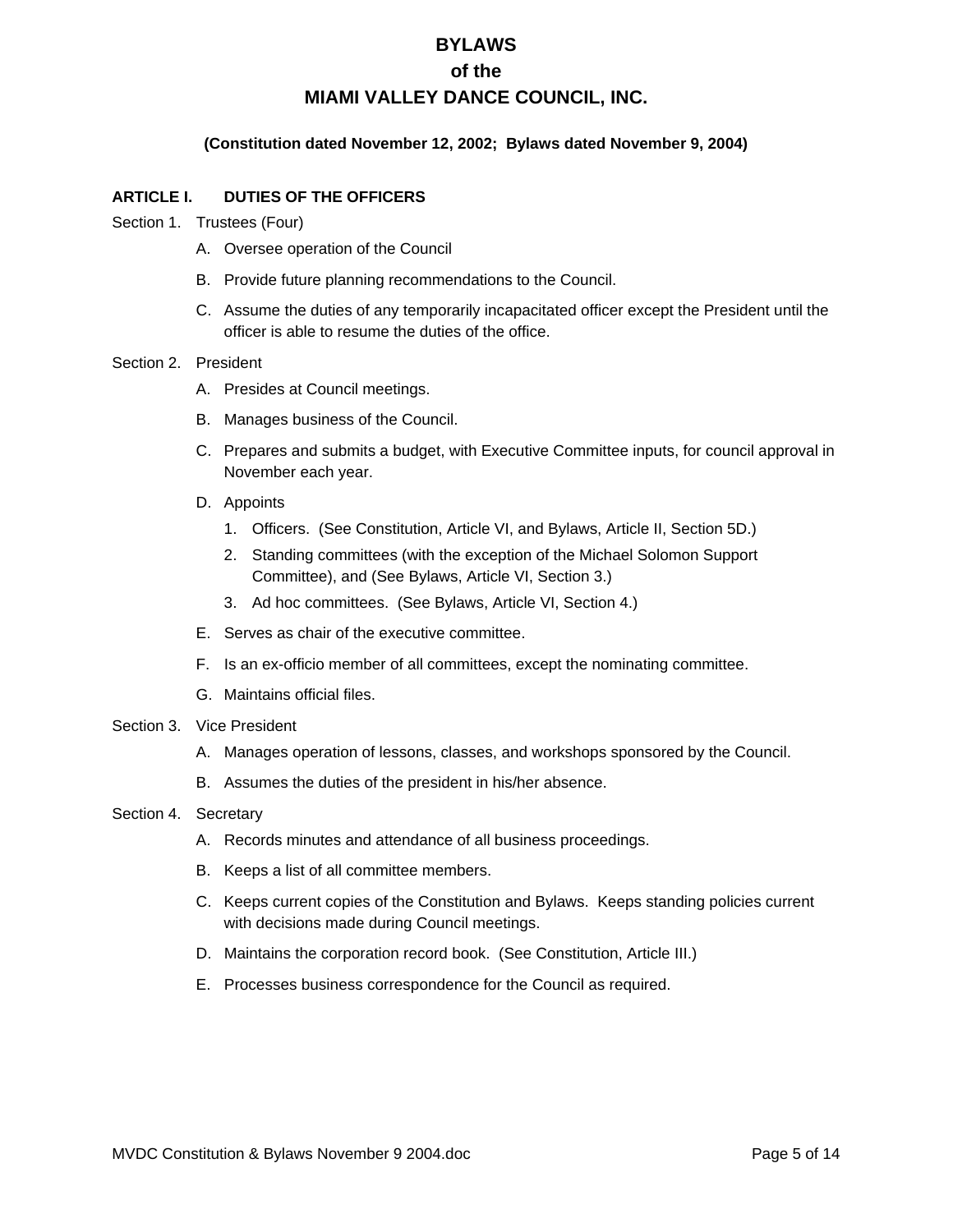#### **(Constitution dated November 12, 2002; Bylaws dated November 9, 2004)**

### Section 5. Treasurer

- A. Receives monies, pays bills, and maintains auditable financial records.
- B. Provides financial reports to Council meetings.
- C. Furnishes yearly report.
- D. Submits records for a yearly audit.
- Section 6. State Representatives (2)
	- A. Represent Council at meetings of the Ohio Corporation of Dance Clubs, Inc.
	- B. Act in advisory capacity to the Council.

### **ARTICLE II. ELECTION OF OFFICERS**

- Section 1. The Nominating Committee shall present a slate of candidates at the September meeting.
	- A. Candidates for elected offices shall not be limited to representatives to the Council. Members of any Council club are eligible for nomination. Candidates must be members of at least one Council club.
	- B. Each nomination presented must be accompanied by a letter from the candidate stating he/she understands and will accept the duties and responsibilities of said office if elected.
	- C. Additional nominations may be made at the September and November meetings.
- Section 2. Election of officers shall be by majority vote of eligible voters present and voting at the November meeting. (See Bylaws, Article III, Section 1.)
- Section 3. Voting Procedures
	- A. At the September Council meeting the president shall appoint three (3) Council members to count ballots.
	- B. The ballots will be preprinted and numbered with a provision to tear off the number.
	- C. Each eligible voter will receive a numbered ballot. (See Bylaws, Article III, Section 1.)
	- D. Ballot counters will present election results to the Council president who will announce the winner.
- Section 4. New officers shall take office January 1.
- Section 5. Terms of Office
	- A. An elected officer, except the trustees and treasurer, shall serve a one-year term and may be re-elected for one additional term in that office. In the event that no other person(s) volunteer to take an office, the current officer can be re-elected for one year additional term(s).
		- 1. Two trustees shall be elected in odd years for a two-year term. Two trustees shall be elected in even years for a two-year term. Trustees may be re-elected for one additional term.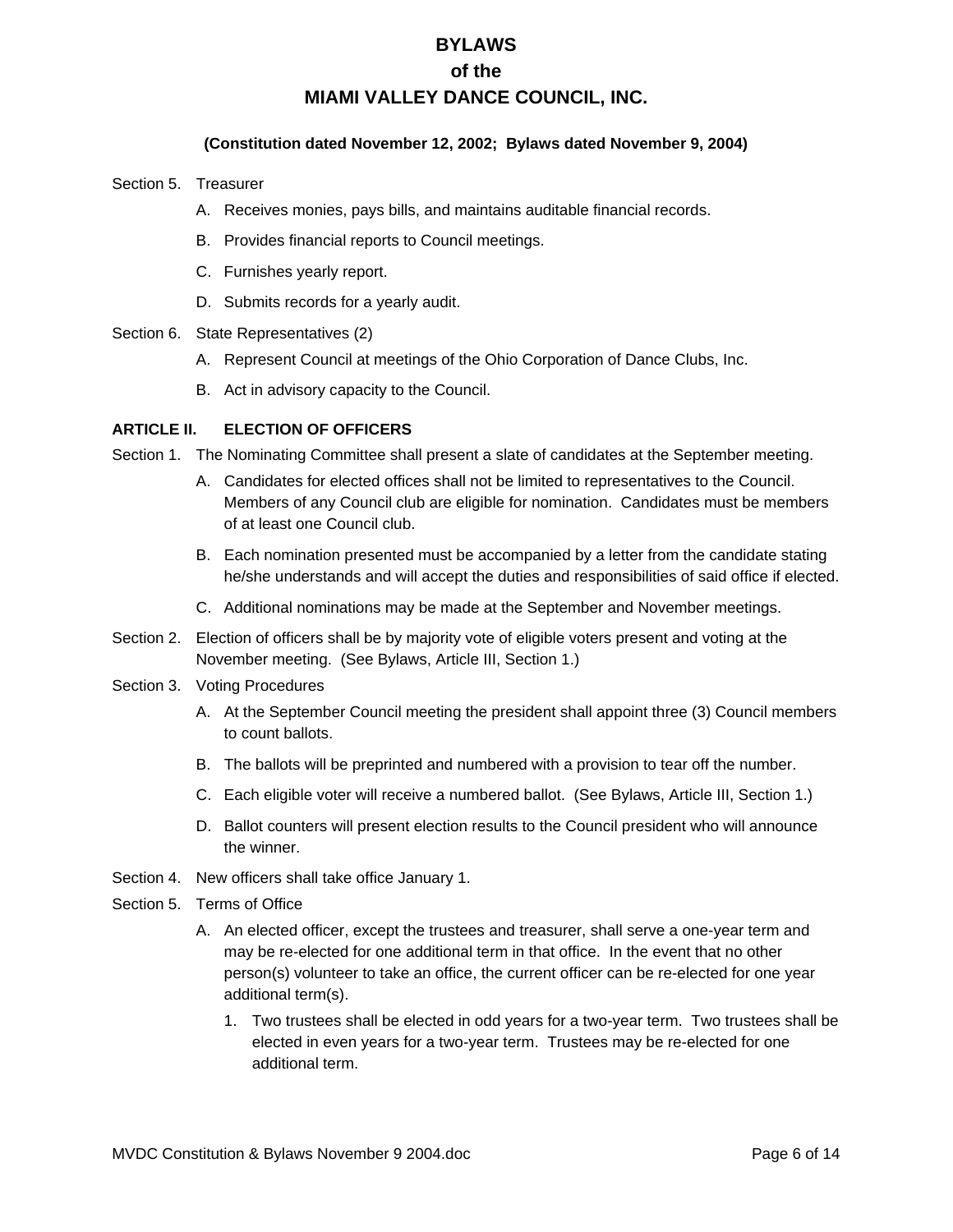### **(Constitution dated November 12, 2002; Bylaws dated November 9, 2004)**

- 2. The treasurer shall be elected for a one-year term and may be reelected for an unspecified number of terms.
- B. An individual may be elected to an office previously held after a two-year interim.
- C. An elected officer may be elected to any other office but may not serve two offices at one time.
- D. An appointed officer, excluding callers and leaders, must also be a member of at least one Council club. One state representative is appointed each year. Each state representative serves a two-year term. (There are a total of two state representatives.) All appointed officers may be reappointed by the president. The number of terms is not limited.
- E. The immediate past president shall serve for one year.
- Section 6. Removal from Office Any officer may be removed from office for misconduct or neglect of duty by a two-thirds vote of the eligible voters present and voting. (See Bylaws, Article III, Section 1.)
- Section 7. Filling a Vacated Office The Executive Board may appoint a temporary replacement for a vacated office and notify the council members of a special election to be held at the next regularly scheduled meeting. If the time remaining in the term of office is four months or less, the appointed replacement will complete the term and no special election will be held.

#### **ARTICLE III. MEMBERSHIP**

- Section 1. Voting Rights.
	- A. Members of the executive board (see Bylaws, Article VI, Section 1), and one representative from each club shall have one vote at Council meetings.
	- B. No individual shall have more than one vote.
	- C. All voting shall be considered valid if there is a quorum of eligible voters present. A quorum is defined as two-thirds of the eligible voters. (See Constitution, Article VII, Section 1.A.)
- Section 2. Motions.
	- A. Any eligible voter may introduce a motion.
	- B. Any dancer may attend Council meetings and take part in discussions but may not introduce a motion or vote on Council business.
- Section 3. Club representatives must attend at least four (4) of any six (6) consecutive Council meetings.
- Section 4. Membership in the Council is automatically withdrawn when a club is dissolved.
- Section 5. Membership of a club may be rescinded at a Council meeting by a two-thirds vote of the eligible voters present and voting if it is determined by an ad hoc committee of three that such club does not operate within the constitution and bylaws of this Council.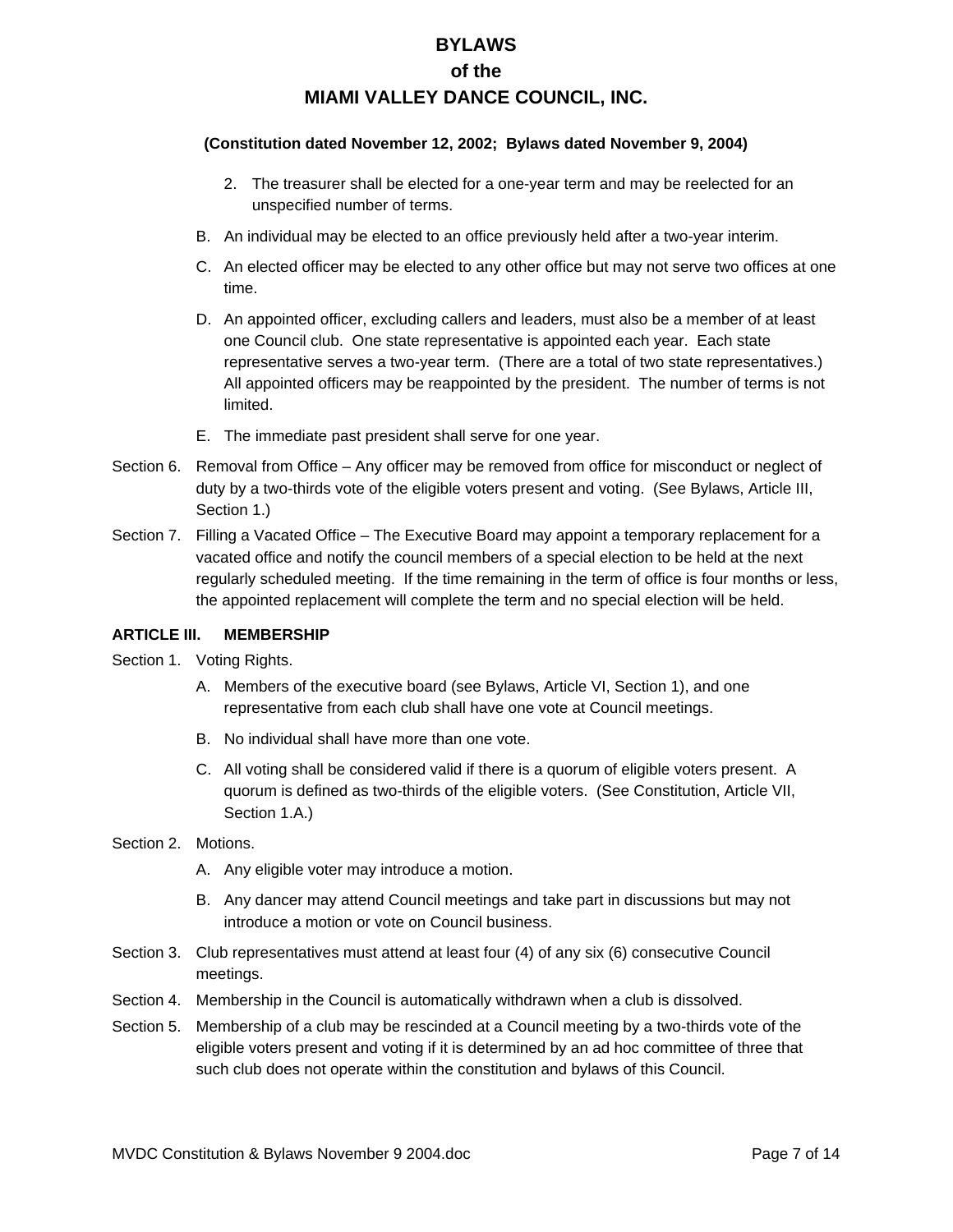#### **(Constitution dated November 12, 2002; Bylaws dated November 9, 2004)**

#### **ARTICLE IV. MEMBERSHIP GUIDELINES**

- Section 1. The Miami Valley Dance Council, Inc. shall
	- A. Provide services to member clubs including but not limited to
		- 1. Council-wide news and publicity;
		- 2. Consolidated member clubs' dance schedules;
		- 3. Sponsoring or supporting lessons, classes, and workshops;
		- 4. Promoting or sponsoring community service activities;
		- 5. Promoting or sponsoring state dance conventions and other dance-related functions;
		- 6. Liability insurance; and
		- 7. Council-wide award programs.
	- B. Endorse proper dance attire appropriate to the recreational dance type. Any deviation is at the discretion of the sponsoring club and should be announced beforehand.
	- C. Adhere, in accordance with state bylaws, to the policy of no alcoholic beverages before or during dances.
	- D. Promote smooth dancing.
	- E. Support City recreation programs whenever possible.
- Section 2. Council member clubs shall
	- A. Provide a club representative to at least four (4) of any six (6) consecutive Council meetings to maintain membership in the Council. (See Bylaws, Article III, Section 3.)
	- B. Support the Buckeye Dance Convention by suspending club dancing on Friday evening and all day Saturday of the convention weekend.
	- C. Support and attend activities sponsored by the Council.
	- D. Visit Council member clubs if possible.
	- E. Submit dance schedules when requested for consolidated printing.
	- F. Assist whenever possible in the maintenance and improvement of dance facilities.
	- G. For those clubs using facilities owned by the City:
		- 1. Operate the organization within the framework of the general laws, ordinances, rules and regulations of the City.
		- 2. Conduct the organization such that any person shall have equal opportunity to join and continue as a member.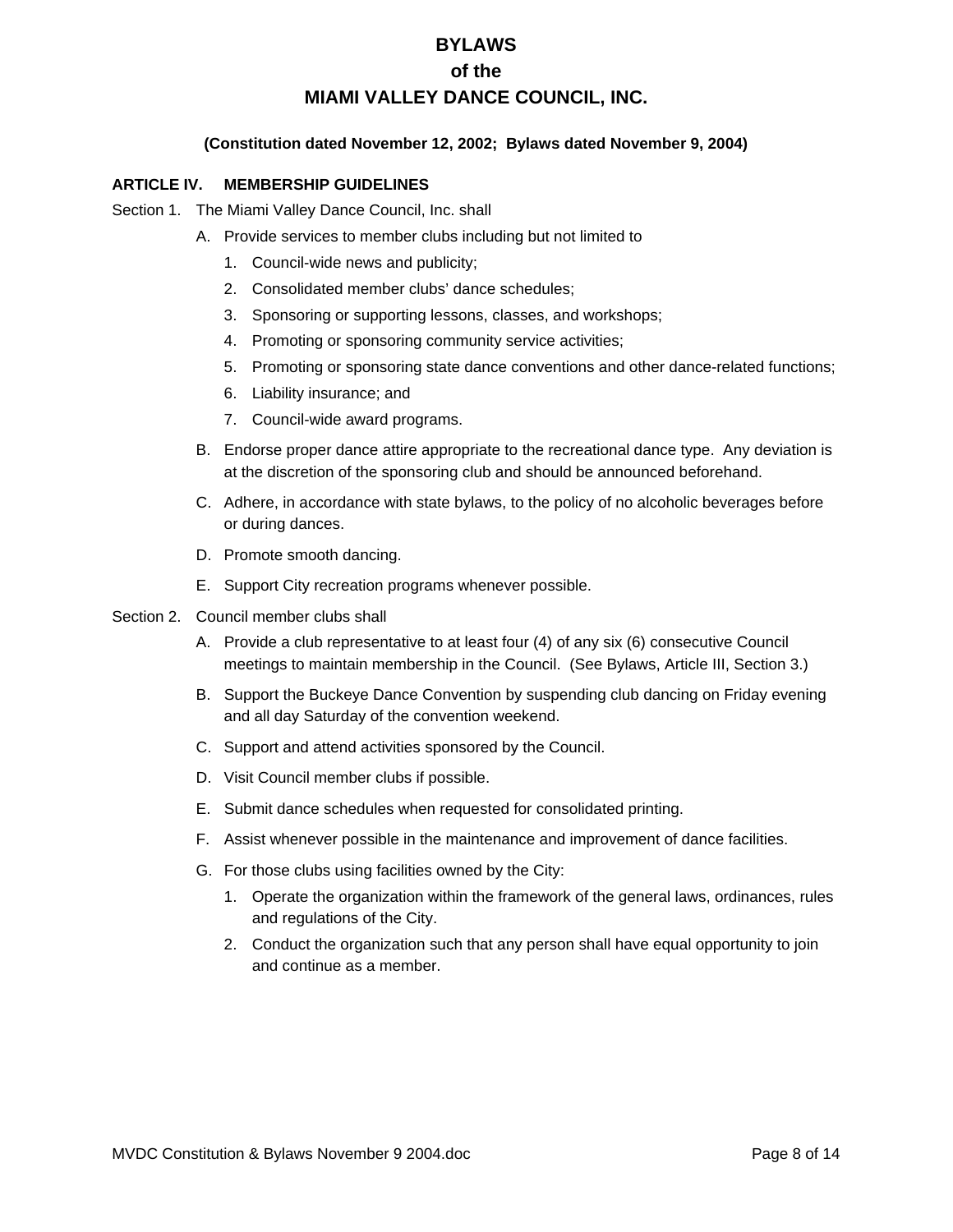### **(Constitution dated November 12, 2002; Bylaws dated November 9, 2004)**

### **ARTICLE V. OPERATIONAL PROCEDURES**

- Section 1. The Council shall operate on the calendar year.
- Section 2. The treasurer, president and vice president shall be bonded.
- Section 3. Monies shall be received from Council-sponsored activities. Monies remaining after payment of operating expenses shall be used for the benefit of Council clubs and dancers.
- Section 4. Monies received shall be deposited in the name of Miami Valley Dance Council, Inc.
- Section 5. Authorized signatures for checks shall be that of the treasurer and either the president or vice president.
- Section 6. Minor expenditures of \$100 or less may be approved by Council officers. Expenditures over \$100 must be authorized by the Council. All approved expenditures shall be paid upon presentation of voucher/receipt to the treasurer.
- Section 7. Persons authorized to attend State Corporation meetings on behalf of the Council may be reimbursed for mileage and one meal at the government-accepted per diem rate. Reimbursement shall not exceed actual expenses.

## **ARTICLE VI. COMMITTEES**

- Section 1. Executive Board
	- A. Consists of elected and appointed Council officers (see Constitution, Article VI) and immediate past president.
	- B. Functions for emergency action only between regular Council meetings.
	- C. Has powers of the Council, except to reverse any action of the Council.
	- D. Provides minutes of special meetings at the next regular Council meeting.
- Section 2. Executive Committee
	- A. Consists of the Executive Board plus the chairs of all committees.
	- B. Assists in the management of and makes recommendations to the Council.
- Section 3. Standing Committees & Representatives

These committees and representatives serve a one-year term unless otherwise indicated. Chairs need not be club representatives but must be ratified by the Council unless otherwise indicated.

- A. Community Relations / Publicity Committee
	- 1. Develops and implements a public relations program including community service activities.
	- 2. Creates publicity for Council-wide activities.
	- 3. Arranges public demonstrations of all forms of recreational dance available through the Council.
- B. Schedule-Printing Committee
	- 1. Requests club dance schedules and consolidates them into a Council-wide schedule.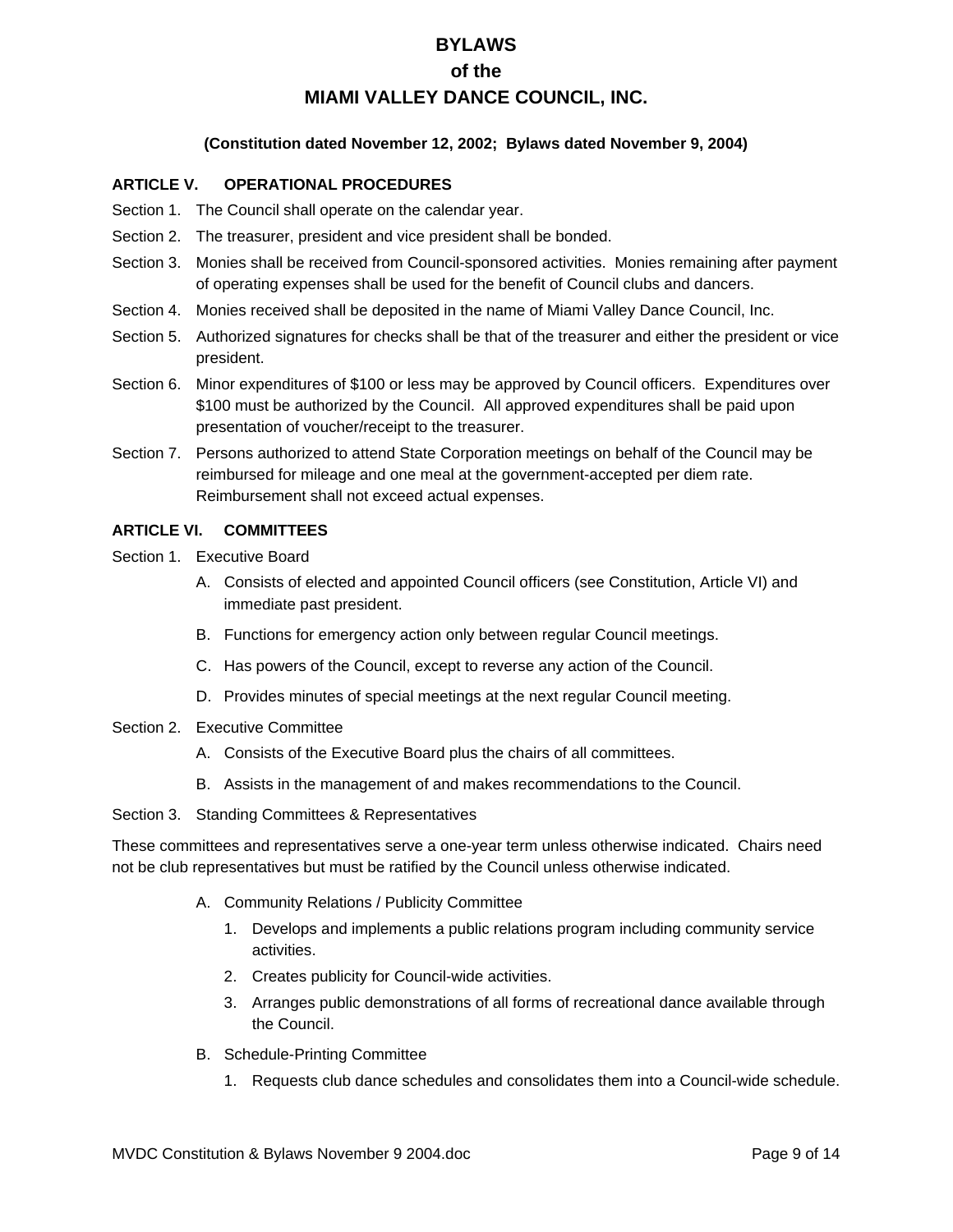#### **(Constitution dated November 12, 2002; Bylaws dated November 9, 2004)**

- 2. Prints and distributes Council-wide schedule at an interval determined by the Council.
- C. Awards Committee
	- 1. Implements Council-wide award programs including but not limited to Honor Roll Dancers program, club anniversary recognition, and banner raid program.
	- 2. Recommends guidelines for implementation of awards programs to the Council for its approval.
	- 3. Publishes and distributes Council approved guidelines for award programs.
	- 4. Maintains award displays including but not limited to banner raid board, club anniversary plaques, honor roll dancers, Council past presidents, and plaques awarded to the Council. Maintenance of award displays at the Michael Solomon Pavilion will be in cooperation with the Michael Solomon Support Committee.
	- 5. Plans and implements an annual Honor event to recognize award recipients.
- D. Historian
	- 1. Maintains a pictorial and narrative history of the Council.
	- 2. Maintains and keeps Council quilt and banner.
- E. Michael Solomon Support Committee
	- 1. Management The MSSC shall manage the Michael Solomon Pavilion by
		- a. performing building and yard maintenance and improvements with the permission of the City,
		- b. planning expenditures through the use of a Council approved budget,
		- c. providing a schedule function,
		- d. recommending usage fees for approval by the Council, and
		- e. publishing schedule information, usage guidelines, and approved usage fees.
	- 2. Chair The Chair of the MSSC
		- a. shall be selected by the membership of MSSC,
		- b. shall serve for a term to be determined by the MSSC membership,
		- c. shall act as liaison between the Pavilion users, the Council, and the City in matters concerning the Pavilion, and
		- d. shall report status of MSSC activities and finances to the City.
	- 3. Membership The membership of the MSSC shall consist of one representative from each organization that meets regularly (at least 6 meetings a year) in the Michael Solomon Pavilion. The Council shall be represented by a Trustee. The President of the Council shall be an ex-officio member of the MSSC.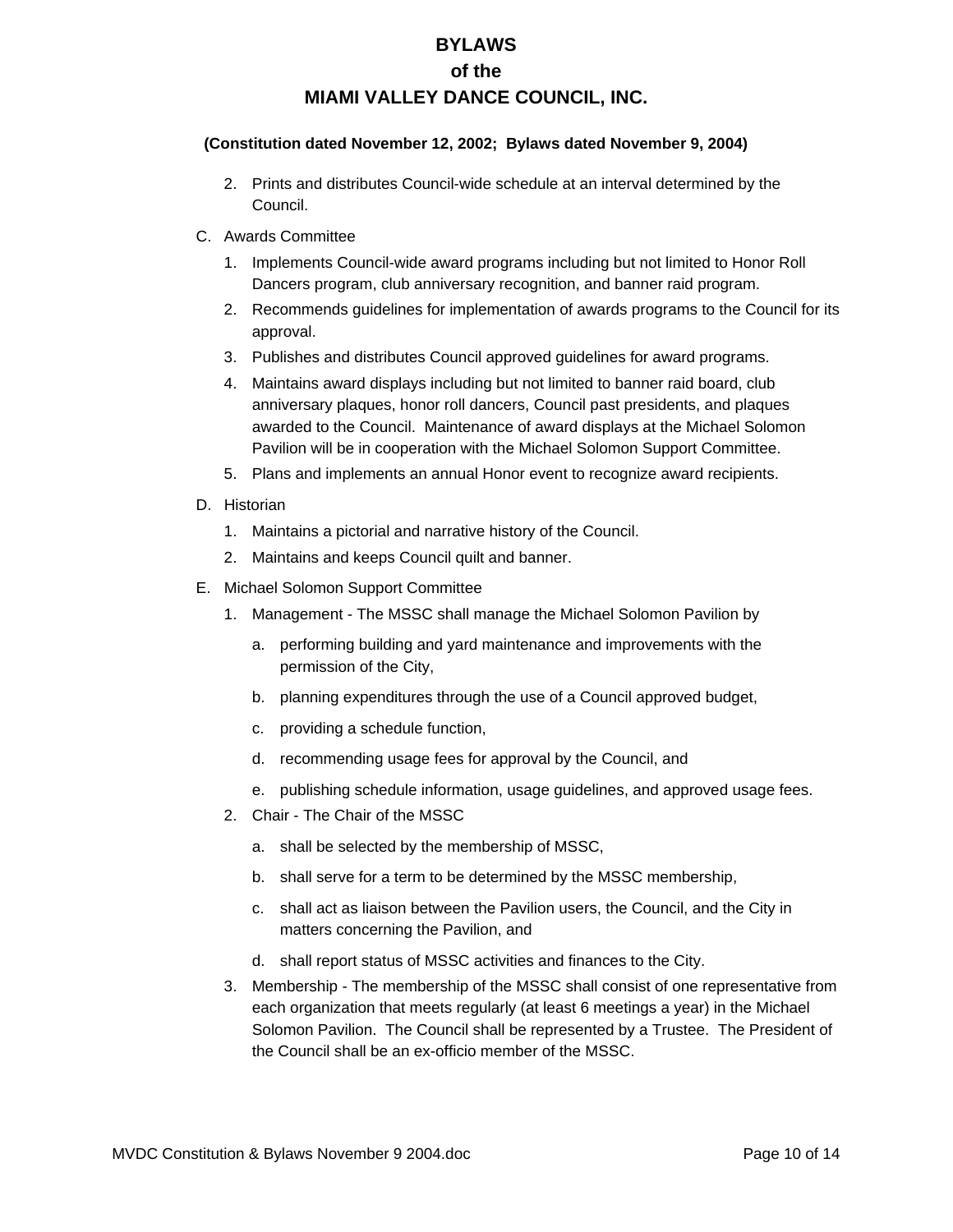#### **(Constitution dated November 12, 2002; Bylaws dated November 9, 2004)**

- 4. Monies
	- a. The MSSC shall prepare and submit a budget for Council approval each year.
	- b. The MSSC shall maintain a support fund separate from Council monies.
	- c. Usage fees shall be deposited into the support fund.
	- d. The support fund shall be used only for the management (as defined above) of the Michael Solomon Pavilion.
	- e. The MSSC shall submit a financial report for each regularly scheduled Council meeting.
	- f. MSSC finances shall be subject to audit by the Council and the City.
- 5. Meetings The MSSC shall hold at least four (4) meetings per year.
- 6. Operating Procedures The MSSC may create and approve internal operating procedures without the further approval of the Council as long as such operating procedures are not in conflict with the Council Constitution and By-Laws.
- F. Hotline Committee
	- 1. Maintains recorded hotline with up-to-date information on dance activities, including schedule changes, location changes, and cancellations.
	- 2. Requests schedule information from clubs.
	- 3. Responds to hotline inquiries or directs inquiries to appropriate contacts.
- G. Newsletter Committee
	- 1. Collects club dance news and schedules.
	- 2. Solicits advertisements and subscribers.
	- 3. Prepares newsletter for reproduction.
	- 4. Distributes newsletter bimonthly.
	- 5. Maintains records of advertisers and subscribers.
	- 6. Maintains editorial standards.

Section 4 Ad Hoc Committees

These committees do not serve a set term but are for a specific purpose only.

- A. Nominating Committee
	- 1. Consists of three individuals who are not current Council officers.
	- 2. Presents slate of officers at the September Council meeting.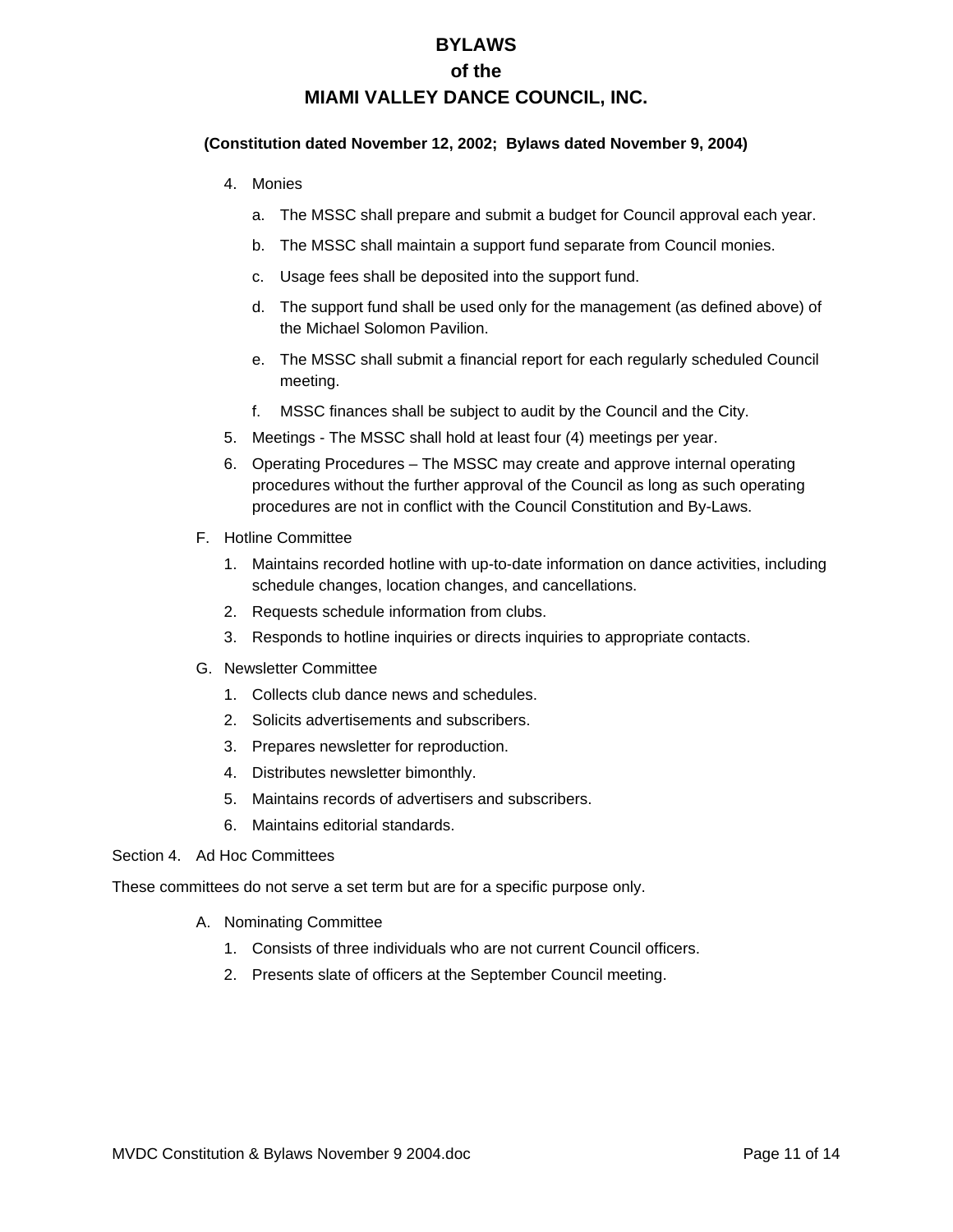### **(Constitution dated November 12, 2002; Bylaws dated November 9, 2004)**

- B. Ohio State Convention Committee
	- 1. The chair shall be appointed following the last Dayton-hosted convention. All other members of this committee shall be appointed by the chair.
	- 2. Plans, organizes and coordinates the Buckeye Dance Convention for the year it is held in Dayton.
	- 3. Serves until the completion of the convention for which it was originally assembled.
- C. Audit Committee
	- 1. Annually audits the financial records of the Council.
	- 2. Presents audit reports to the Council president no later than the March meeting
- D. Constitution Committee
	- 1. Proposes revisions and/or amendments to the Constitution, Bylaws, and Standing Policies.
	- 2. This committee shall be created no less than once every five (5) years.
- E. Membership Committee
	- 1. Investigates the legitimacy of club applications for Council membership.
	- 2. Presents recommendations to Council.
- F. Other Committees
	- 1. Formed by the president for purposes not specifically stated in this document

#### **ARTICLE VII. AMENDMENTS**

These bylaws can be amended at any regular Council meeting by a majority vote of the eligible voters present and voting at the meeting. (See Bylaws, Article III, Section 1.) Amendments must be submitted in writing and read to the club representatives at least one meeting prior to voting. These bylaws shall be reviewed every five years.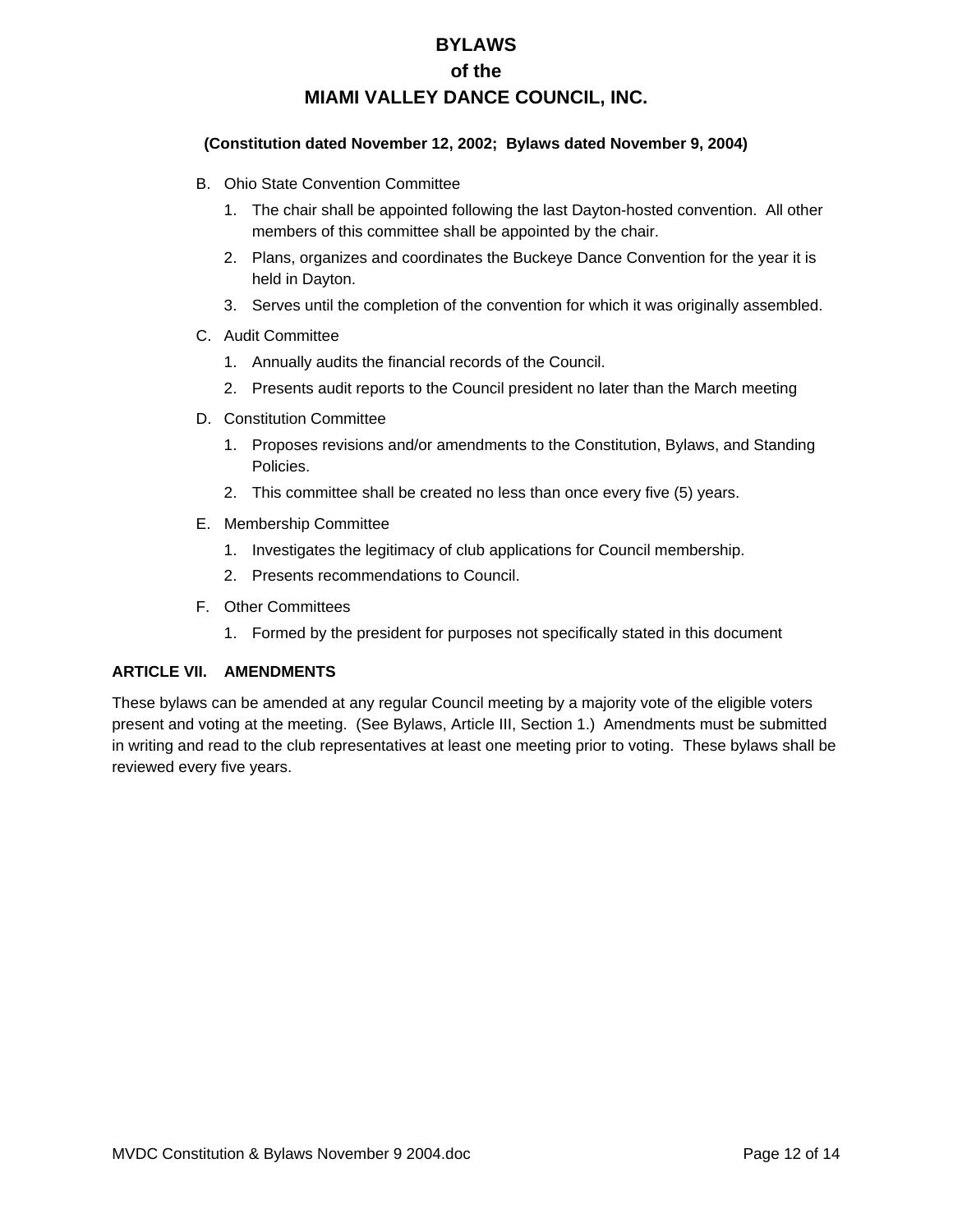# **MIAMI VALLEY DANCE COUNCIL STANDING POLICIES**

## **November 12, 2002 - Corrected**

- 1. Any Council club which has been dancing for 25 years or more will be recognized with a plaque. For each 5 years beyond 25, the club will be recognized with a silver star. For the 50<sup>th</sup> anniversary, the club will be recognized with a new plaque. For each 5 years beyond 50, the club will be recognized with a gold star. To receive this honor the club must make a written request and provide a brief written history of the club.
- 2. The Council will print and distribute free coupon books to mainstream or plus lesson class graduates. The coupon books will contain coupons for free admissions to clubs that are interested in participating.
- 3. Council will recognize dancers with 100 raids by adding names to the Pavilion wall plaque.
- 4. Council will drop the Honor Couples Dinner in place of paying for the Honor Raider badges.
- 5. Honor couples nominee forms will be due at the November council meeting.
- 6. Current year Honor Couples from all areas of the state who are wearing their Honor badges shall be admitted free to Council club dances for one year.
- 7. Representatives of Council clubs will write or change Banner Raid rules.
- 8. Banner Raid rules will be published yearly in the *Miami Valley Dance News.*
- 9. Insurance forms will be due at the January Council meeting and payment will be due at the March meeting.
- 10. Council will set up and maintain an Education Fund to pay dues to other organizations. A maximum of \$300 will be provided to dancers attending Mini-Legacy.
- 11. Council will provide paid registrations to the state convention for the Honor Couple.
- 12. Council will pay for the Council president to attend the State Corporation luncheon at the state convention.
- 13. Council will pay the booking fee to reserve the convention center for Dayton conventions.
- 14. Council will provide a hospitality room one year prior to Dayton's convention. Council will develop and promote a special badge and publicity dress for the state convention in Dayton.
- 15. Council may advertise a Dayton convention no sooner than the Friday night of the preceding convention.
- 16. Council will have a publicity banner.
- 17. The Council quilt will be displayed at conventions and other events.